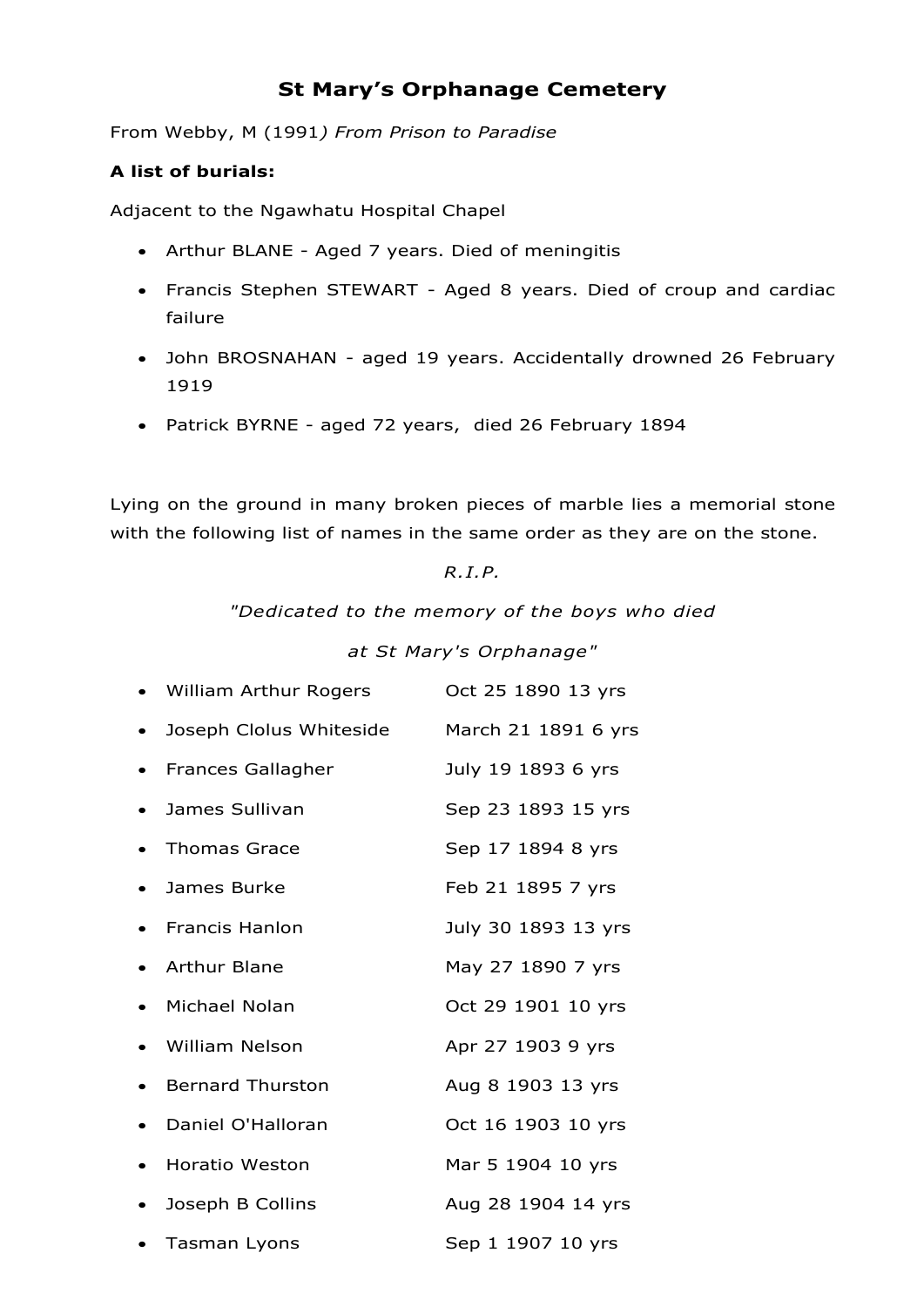| • James Grace    | Aug 7 1908 12 yrs  |
|------------------|--------------------|
| • Simon Sullivan | Aug 17 1909 18 yrs |
| • Edward Clancy  | Nov 4 1909 13 yrs  |

#### G Miller Nelson

On the occasion of death at the orphanage everyone had to attend the funeral service then the boys would carry the casket containing the body of their deceased mate from the chapel in the orphanage up the steep hill to the last resting place. It was on only rare occasions during later years that a funeral director, known then as an undertaker, would take part in any of the interment. According to records the priests conducted the services.

Listed below are the names, ages date of death and causes of death obtained from the death register held at the District Court at Nelson from 1886 to 1922.

| Date of Death | Name                                                                      | Age            | Cause of Death                   |
|---------------|---------------------------------------------------------------------------|----------------|----------------------------------|
|               | 27.5.1890 BLANE Arthur                                                    | $\overline{z}$ | Meningitis                       |
|               | 25.10.1890 McPHELLAMY James<br>(School-teacher)                           | 29             | Phthisis                         |
|               | 25.10.1890 ROGERS William Arthur 13<br>21.3.1891 WHITESIDE Joseph Clolus6 |                | Not recorded<br>Marasmus         |
|               | 19.7.1893. GALLAGHER Frances                                              | $\overline{7}$ | Measles                          |
|               | 30.7.1893 HANLAN Frank                                                    | 13             | <b>Tabes Thesenterica</b>        |
|               | 23.9.1893 SULLIVAN James                                                  | 15             | <b>Measles</b>                   |
|               | 23.2.1894 BYRNE Patrick                                                   | 72             | Stroke (Farmer)                  |
|               | 16.9.1894 GRACE Thomas                                                    | 8              | Influenza                        |
|               | 21.2.1895 BURKE James                                                     | 7              | Not recorded                     |
|               | 29.10.1901 NOLAN Michael                                                  | 9              | Meningitis                       |
|               | 23.4.1903 WILSON William                                                  | 9              | Burnt to death in                |
|               | 17.8.1903 THURSTON Bernard                                                | 13             | Periostitis Femour-<br>Pneumonia |